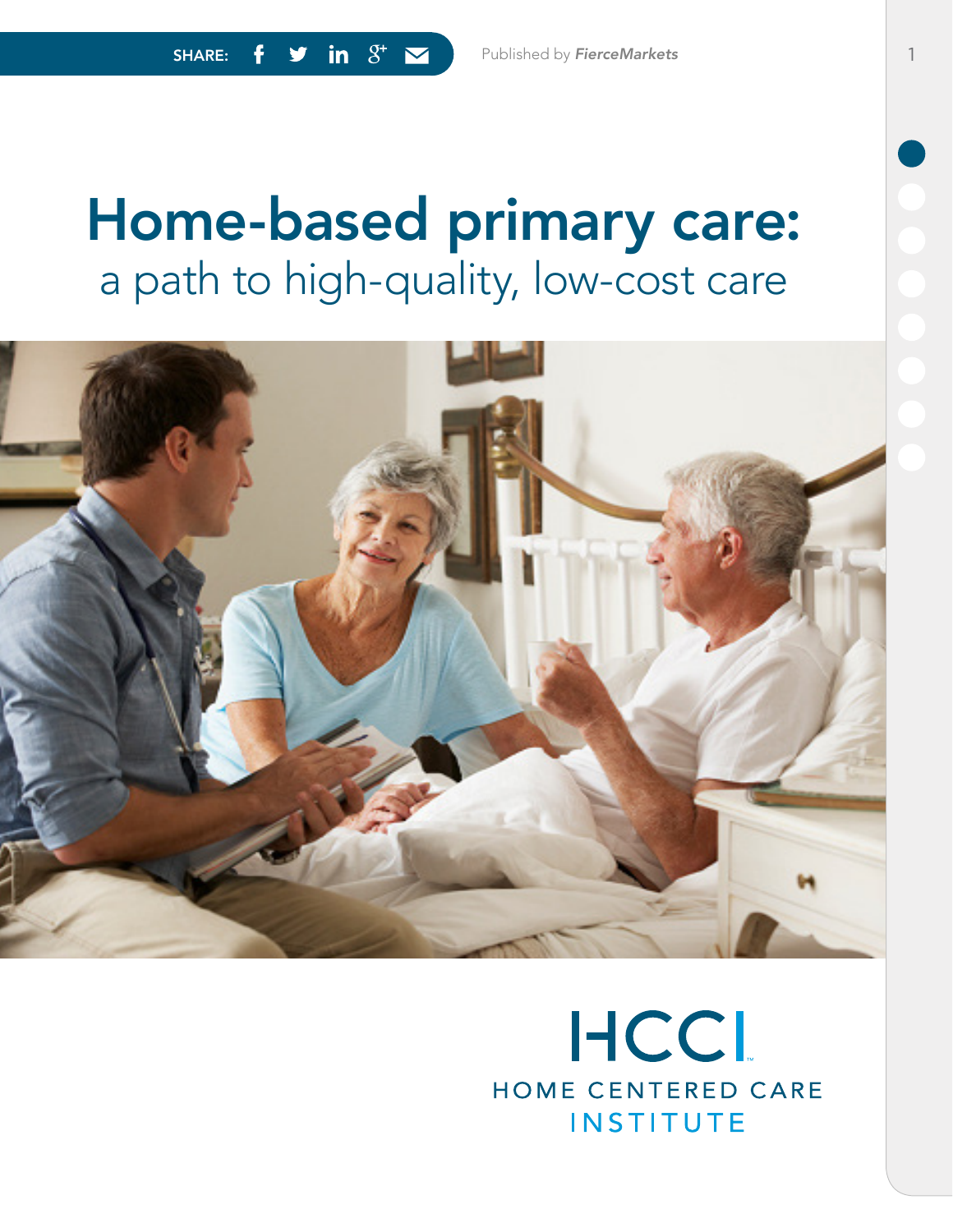SHARE:  $f \circ in \quad g^+ \sim$  Home-based primary care: a path to high-quality, low-cost care 2

merica's population is aging – and quickly.<br>
More chronically ill and medically<br>
complex individuals are having difficulty<br>
accessing quality health care than ever<br>
before – and the number of at-risk patients continues More chronically ill and medically complex individuals are having difficulty accessing quality health care than ever to grow. Approximately 10,000 baby boomers turn 65 every day, and beneficiaries with five or more chronic conditions represent the fastest-growing segment of the Medicare population.<sup>1,2</sup>

Many of these chronically ill patients are housebound or have mobility issues, which often result in costly and avoidable hospitalizations. In this current health care landscape, [home-based primary care](https://www.hccinstitute.org/) (HBPC) – or the modern-day house call – is a viable, innovative solution that can help these patients by providing quality, compassionate care at a more sustainable cost than traditional institutional care, in addition to addressing future pressures on the United States health care system.

In February 2018, Congress passed [a bipartisan bill](https://newswise.com/articles/american-academy-of-home-care-medicine-applauds-extension-of-independence-at-home-(iah)-demonstration) providing funding for a two-year extension of the Centers for Medicare & Medicaid Services (CMS) [Independence at Home \(IAH\) Demonstration](https://innovation.cms.gov/initiatives/independence-at-home/). The study, which launched in 2012, was created to test a payment incentive and service delivery model that uses care teams to deliver timely, in-home primary care for those with multiple chronic illnesses and functional impairments – the most frail and costly Medicare beneficiaries.

The IAH Demonstration showed *impressive savings* in the first two years, in which IAH sites successfully cared for nearly 10,000 patients annually with savings totaling more than \$32.8 million. In the first year, 17 participating practices serving more than 8,400 patients spent \$25 million less on patient care than CMS expected would be spent without the program. In the second year, 15 participating practices serving more than 10,400 patients saved an additional \$7.8

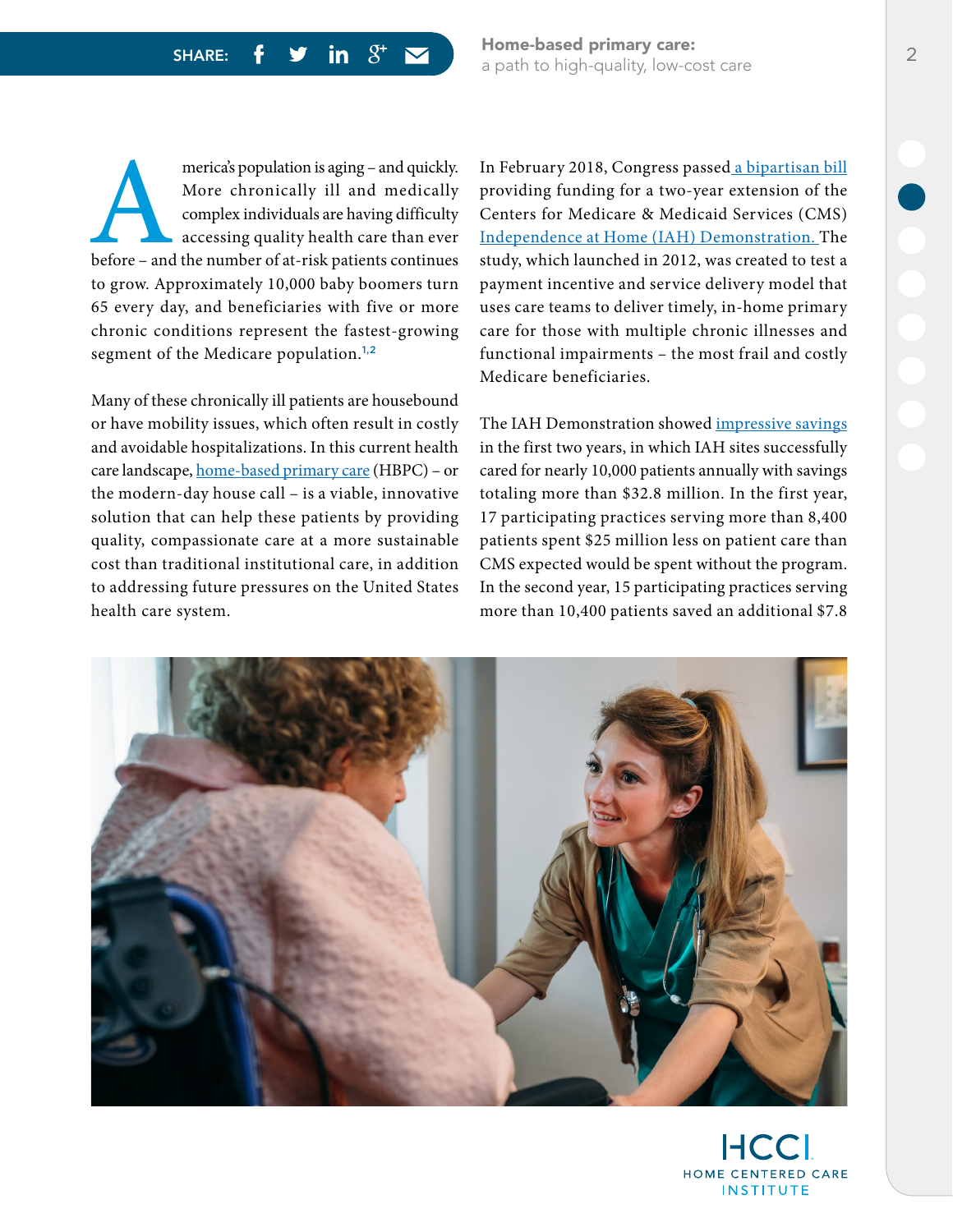SHARE:  $f \circ f$  in  $S^+$   $\sim$  Home-based primary care: a path to high-quality, low-cost care 3

million.<sup>3</sup> A recent *Journal of the American Geriatrics Society* [article](https://www.ncbi.nlm.nih.gov/pubmed/29473945) predicts the extension will serve 15,000 patients and will result in an estimated \$40 million in savings for CMS over a two-year period.<sup>4</sup>

Another benefit of [home-based primary care](https://www.hccinstitute.org/solutions/explore/why-hbpc-matters/) is the personalized treatment it offers and the advantages it provides for patients, caregivers and providers alike. HBPC enables aging patients to stay at home while remaining actively involved in their own treatment. It can help alleviate the burden experienced by many caregivers, while allowing them to remain engaged and informed about the patient's care. HBPC also allows providers to gain a better, more holistic understanding of a patient's health and day-to-day environment.

While the extension of the IAH Demonstration is an encouraging step forward, challenges to widespread adoption of HBPC remain. Current payment models aren't sufficient for HBPC, and additional data is needed to demonstrate cost savings – a gap the IAH extension will help address. In addition, there are not enough providers currently practicing HBPC to meet growing demand.

#### PAYMENT MODEL CHALLENGES STILL NEED TO BE SOLVED

The current lack of consensus on a reimbursement model that adequately supports the financial viability of HBPC is a major challenge to the growth of the home-based primary care model.

Current fee-for-service payment models are dominant among HBPC practitioners, but they typically do not sufficiently cover the costs necessary to treat medically complex patients or adequately reflect the overall value of HBPC.

Dr. Thomas Cornwell, a physician with 30 years of experience as a house call doctor, has seen firsthand

"Right now, fee-forservice payment models are based on patient face-to-face encounter volume, which doesn't account for the real value of primary care." – Dr. Thomas Cornwell

how home-based primary care can offer tangible benefits for health outcomes and reduce the high costs associated with excessive inpatient hospitalizations.

As Chief Executive Officer of the not-for-profit [Home Centered Care Institute](https://www.hccinstitute.org/) (HCCI), Cornwell is dedicated to helping move home-based primary care back into the mainstream through advocacy and education.

"The full health system is currently built around the operational efficiency of the doctor," says Cornwell, pointing out that the travel time associated with house calls means the physician will have a smaller caseload. "Right now, fee-for-service payment models are based on patient face-to-face encounter volume, which doesn't account for the real value of primary care."

Moving toward a fee-for-value model will be important in shifting the health care industry from prioritizing the number of patient appointments scheduled or tests prescribed toward focusing on improved patient outcomes – an area in which home-based primary care delivers.

According to Dr. Norm Ryan, Principal, Spectrum7 Healthcare Consulting and former Senior Vice President of Health Intelligence at Alere Health

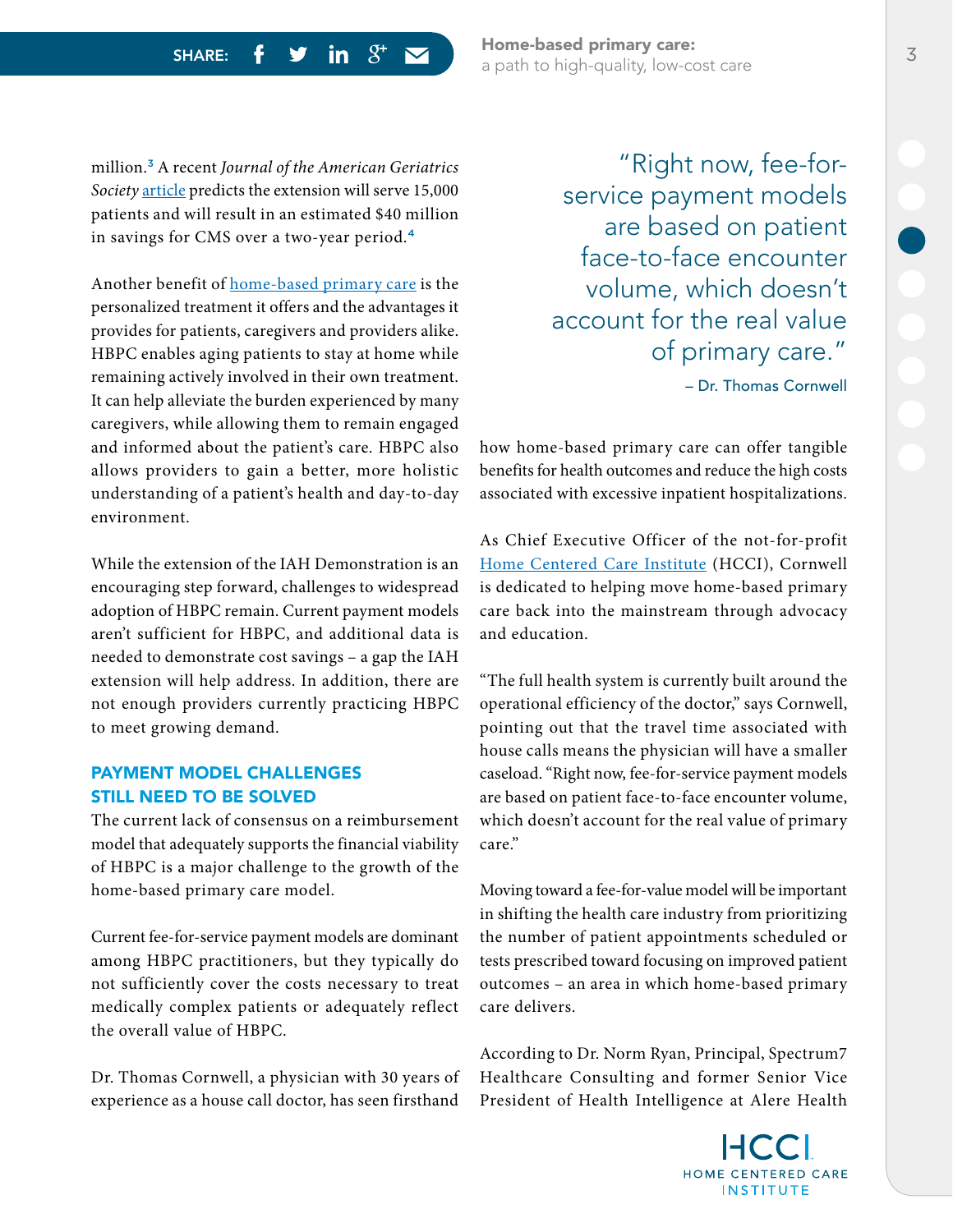(a subsidiary of Optum Consumer Solutions, UnitedHealth Group), part of the reimbursement model challenge is that home-based primary care could appear to be an add-on – just another type of service and cost on top of the existing health care infrastructure, which includes hospitals, primary care practices, urgent care clinics and other types of health care settings.

"It's a blind spot for managed care companies to assume that people can get to the network, rather than have the network come to them," says Ryan, citing studies showing that patients who live closer to hospitals tend to use more hospital services in the absence of other available network resources, including effective home-based care.

But Cornwell notes that the cost of providing a homebased primary care visit shouldn't be compared to an office visit because the targeted patient population for home-based primary care is often homebound and, without HBPC, might never see a doctor outside of hospital visits.

He maintains we should compare the cost of a homebased primary care visit to the \$1,000 it could cost to transport the patient to the hospital due to an emergency because the patient isn't receiving routine primary care.

Recent studies about the potential cost savings and patient wellness benefits of home-based primary care are encouraging, and federal payers are beginning to take note.

"Just think of how much health care you can provide for that \$1,000," says Cornwell. "It is kind of re-engineering a significant part of the health system to make it patient-centered and to make it operationally efficient for the whole."

Active medication management as the patient's health and body weight changes is just one example of how home-based primary care can be cost-effective and help reduce emergency and urgent care visits, according to Cornwell. When patients in declining health lose weight, medication adjustments become critical because the patient may not need the same dosages as before and, left unchecked, the patient could end up hospitalized for taking too much medication.

#### INITIAL DATA SUGGESTS HBPC OFFERS A MORE COST-EFFECTIVE DELIVERY OF HEALTH SERVICES

Recent studies about the potential cost savings and patient wellness benefits of HBPC are encouraging, and federal payers are beginning to take note. However, more data is needed to support the case for homebased primary care as a sustainable health care model for America's aging, chronically ill patient population.

In addition to the [CMS Independence at Home](https://innovation.cms.gov/initiatives/independence-at-home/) [Demonstration](https://innovation.cms.gov/initiatives/independence-at-home/), the Veterans Administration (VA) has long offered HBPC as a popular option for its medically complex population, and HBPC has demonstrated cost savings.

A [study of a VA home-based primary care program](https://www.nhpf.org/uploads/Handouts/Edes-slides_07-22-11.pdf) with 11,334 beneficiaries found that patients spent 62 percent fewer days in the hospital and 88 percent fewer days in nursing homes when home-based primary care was offered than when it wasn't. The overall cost of care per VA patient fell by 24 percent with HBPC, according to the study, which was delivered to the National Health Policy Forum by Dr. Thomas

> HOME CENTERED CARE **INSTITUTE**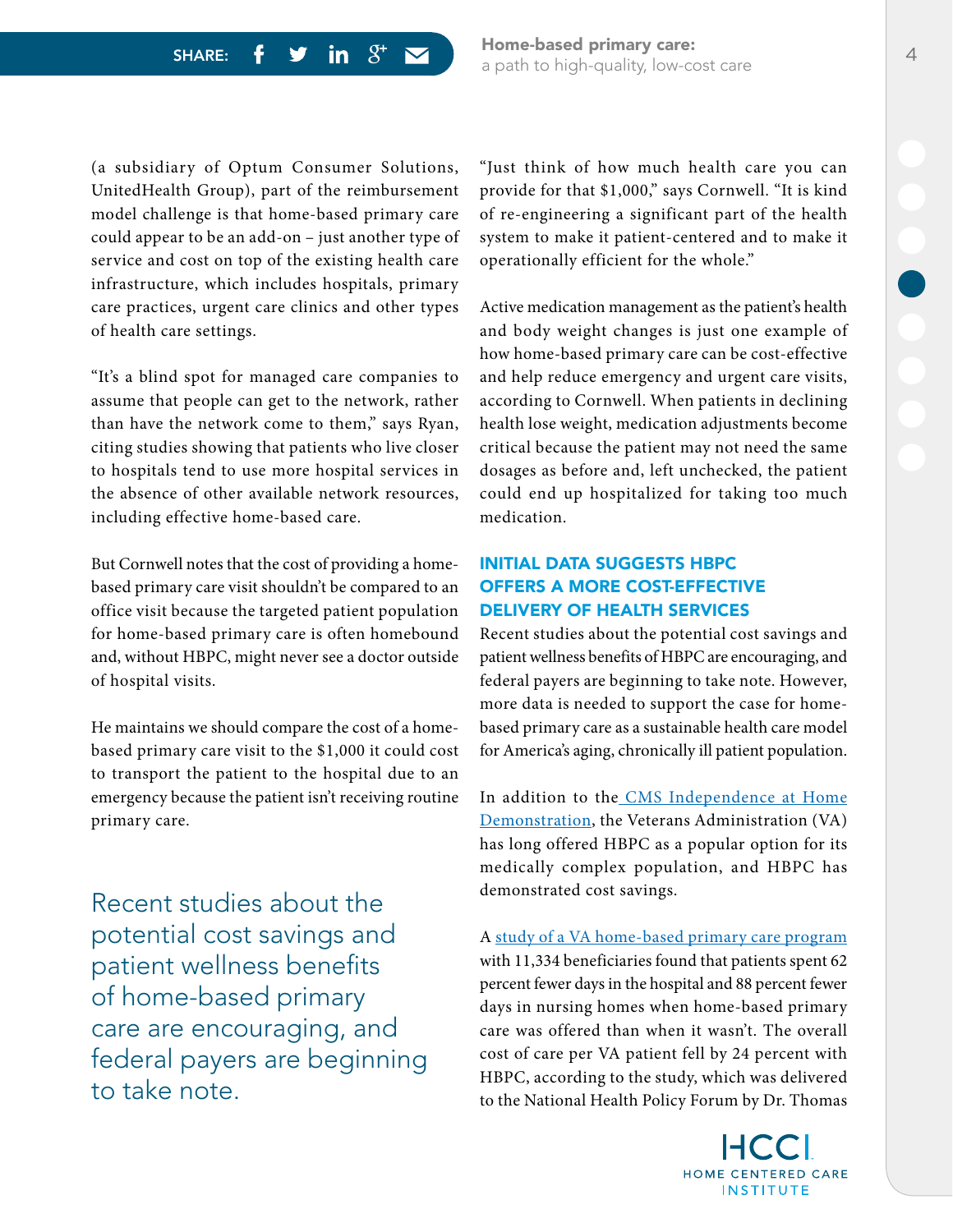SHARE:  $f \circ$  in  $S^+$   $\sim$  Home-based primary care: a path to high-quality, low-cost care 5

Edes, Executive Director of Geriatrics and Extended Care in the U.S. Department of Veterans Affairs' Office of Clinical Operations.<sup>5</sup>

The VA study further pointed out the tendency to compare the cost of home-based primary care to office-based primary care and echoed Cornwell's assessment that the comparison doesn't expose the true measure of the savings because these patients often have limited mobility and don't receive officebased care.

In addition to the need for a reformed reimbursement model, health care metrics need to be updated and standardized to help better measure the true value of HBPC. Current metrics, such as the percentage of patients who have received colonoscopies, have value, but they don't specifically convey cost-saving benefits and improved health outcomes for patients who receive home-based primary care.

In an effort to gather better data, the John A. Hartford Foundation has given a three-part, \$1.5 million [grant](https://www.johnahartford.org/blog/view/new-grants-totaling-4.8-million-will-bridge-gaps-in-care-of-older-adults) to the Johns Hopkins University School of Medicine and the University of California, San Francisco, in conjunction with HCCI and the American Academy of Home Care Medicine.<sup>6</sup>

"One part of the grant will support the development of a health registry with quality measures that are relevant to home-based primary care," says Dr. Mindy Fain, Co-Director of the University of Arizona Center on Aging. "The grant will also support training curricula and educational programming to help build a much-needed home-based primary care workforce."



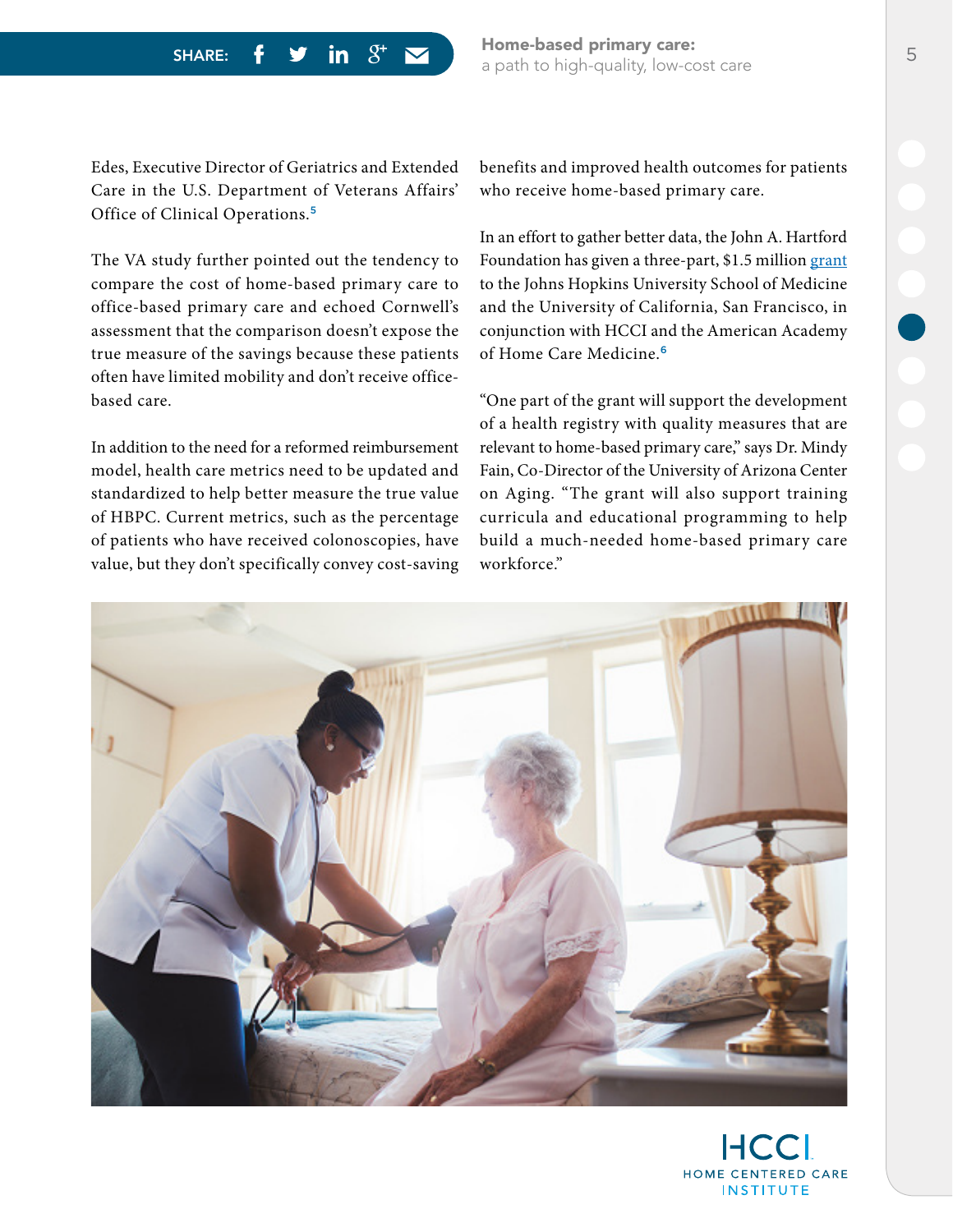SHARE:  $f \circ f$  in  $S^+$   $\sim$  Home-based primary care: a path to high-quality, low-cost care 6

#### MORE HBPC PRACTITIONERS ARE NEEDED TO MEET CURRENT DEMAND

Currently, an estimated 1,000 providers furnish the vast majority of home-based primary care services offered in the United States – and only 12 percent of current homebound patients have access to at-home primary care <u>services</u>.<sup>7</sup>

HCCI is actively addressing this gap through its educational offerings, which are designed to support nurse practitioners, physicians and management and support staff in establishing, expanding or joining a house call program.

"We often hear from patients and caregivers just what it means to know that we are one phone call away," says Cornwell. "They are relieved that a caring doctor who knows them and understands their medical history will come out and treat them at home."

Without regular access to primary care, he says, these patients often receive no health care treatment or guidance, and their conditions worsen without timely medical care. And, when they seek treatment in a hospital, their chronic, complex conditions are not always fully addressed.

"The hospital often becomes the de facto primary care provider for these patients, a role it's ill-equipped to play," says Cornwell.

#### THE PROMISE OF HBPC: A CASE STUDY

The Cleveland Clinic put home-based primary care into action when it realized HBPC was the best way to treat patients with chronic conditions who were unable to routinely travel to the office.

Dr. William Zafirau, Medical Director, Center for Connected Care with the Cleveland Clinic, says the clinic has more than 2,500 salaried physicians organized around an electronic medical record (EMR) system and a common mission to help transform health care and serve medically complex patients.

Nurse care managers identified the patients who were most appropriate to receive home-based primary care services, and Cleveland Clinic was empowered not only by the savings CMS saw from the Independence at Home Demonstration, but also by its belief that home-based primary care was more personal and could dramatically help improve patient quality of life.

"Getting to know patients, their families and their health care concerns in a home environment leads to better communication between patients and providers – and better medical outcomes," says Zafirau. "It's both rewarding and practical."

Fain agrees, noting, "Home-based primary care is a solution that can solve a major struggle that we have as a society, the need to provide high quality health care to a very vulnerable population. It's a solution that's sort of invisible to the larger health care system."

Fain adds, "Home-based primary care allows us to give the kind of doctoring that most of us envisioned when we went to medical school. Not only is it great in terms of value, but it's also great in terms of personal satisfaction, and the impact on patients and families."

As payers begin to better recognize the value of these visits, they are developing innovative care models based on payment concepts similar to Independence at Home and CMS' Comprehensive Primary Care Initiative, a program that has provided additional funding for care coordination.

"A dollar spent will return several dollars saved,"

HOME CENTERED CARE **INSTITUTE**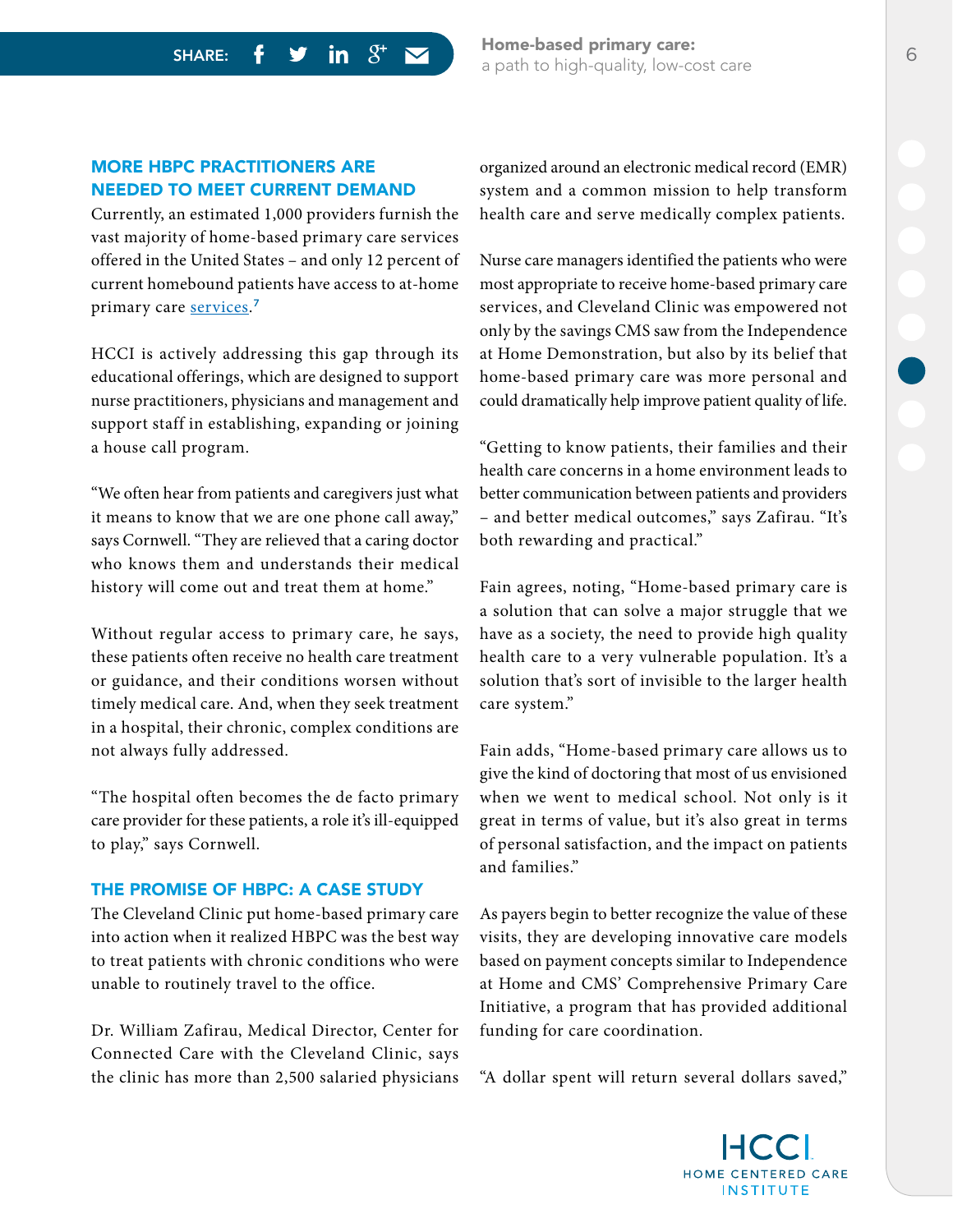SHARE:  $f \circ f$  in  $S^+$   $\sim$  Home-based primary care: a path to high-quality, low-cost care 7

Zafirau says. "Getting patients seen by a doctor and getting a thorough evaluation and their diagnoses into the medical record helps with risk capture for value-based payment systems."

"The Cleveland Clinic program has been very successful in increasing access to home-based primary care for those who need it and is an excellent model for other house call programs," says Cornwell. "Without this access, vulnerable patients are more likely to miss medical appointments, be non-compliant with medication and treatment plans and become more reliant on emergency care."

#### **CONCLUSION**

Home-based primary care is gaining traction as an effective, compassionate way to care for patients with mobility issues and multiple chronic conditions. However, payment model challenges need to be addressed, and more clinical and practice management data is needed to support the HBPC model. [HCCI](https://www.hccinstitute.org/) is committed to collaborating with other individuals and organizations to generate this data.

Pioneering further change will also require more health care professionals to be prepared to offer home-based primary care. HCCI's comprehensive